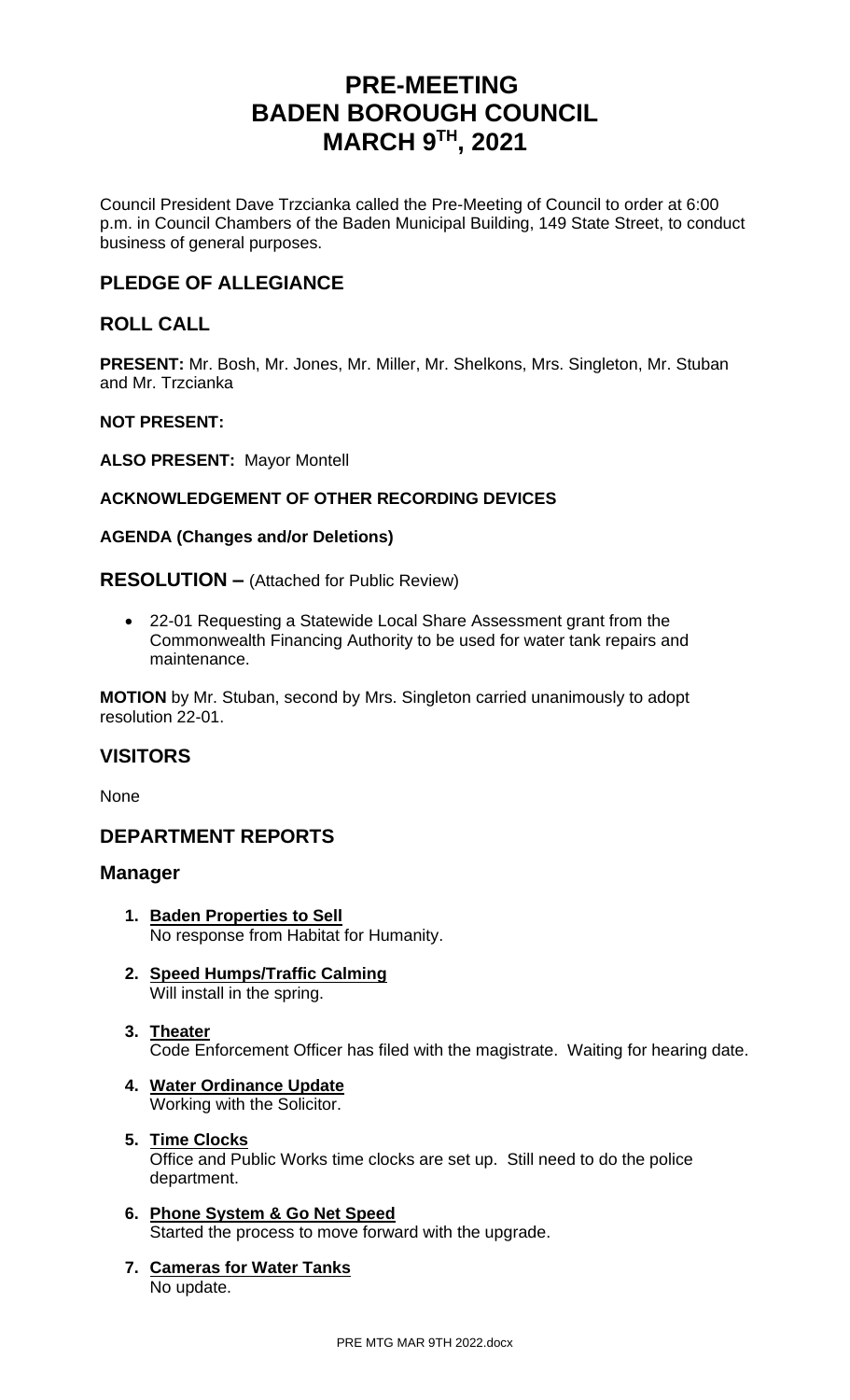# **8. Condominium/Row Houses**

After discussion with the attorney, he said that the ordinance should be done after the Planning Board approves the subdivision of the property.

#### **9. Library project**

There are pock marks on the concrete. Unfortunately, the blue salt that was used on the new concrete caused the pock marks. This is not an issue with the concrete.

# **10.New Flooring**

The floor in the community room and hall area is complete. They are working on the police department.

# **11.Workers Comp and Safety Board Committee**

The first meeting will be in March 14th.

# **12.15 Minute Parking**

Confirming wording for signs. Ordinance will be ready for next week meeting.

# **13.SPC Regional Traffic Signal Grant**

Had a meeting last week. The goal is to advertise the bids in November. If there is enough funding they would like to include actual walk/don't walk signs.

Mr. Trzcianka asked that during the next meeting with the SPC that we question the how the traffic preemption works because the current system on Route 65 doesn't work.

#### **14.Beaver County ARPA Municipal Infrastructure Grants**

Engineer is working on the spec for the inlets (storm sewers)

# **15.Annual Water Report**

Submitted the DEP Water Permit Compliance Report. There is an increase in lost water. Foreman Josapak was notified. Some reasons for the loss of water would be the overflow of the water tanks during the time when the SCADA system was down. Mr. Josapak stated that they are looking for a leak.

#### **16.PSAB Conference**

This year's conference is May 22 – 25 at Hershey Lodge. Please let the borough secretary know by next month's meeting if you plan to attend.

#### **17.County Meeting**

The Beaver County Commissioners and the Emergency Services are working together to upgrade to digital radios. Meeting will be March 16, 2022 at 2:00 PM in the Community College Dome. To be included in the project there must be representatives from the borough and a list of radio needs for the both the police and fire department. Following this meeting there will be a meeting with the commissioners regarding the reassessments of properties.

Discussion took place regarding how the county plans to distribute the funding/radios and the possible additional cost to the borough as well as possible grants.

Mr. Baker stated that Matt Loftus will have the fire department radio information for the meeting.

#### **18.CBDG Application**

Application is complete and being submitted to the county for consideration.

#### **19.Resolution for Disposal of Old Records**

There will be a resolution next week for the disposal of old records under the state guidelines.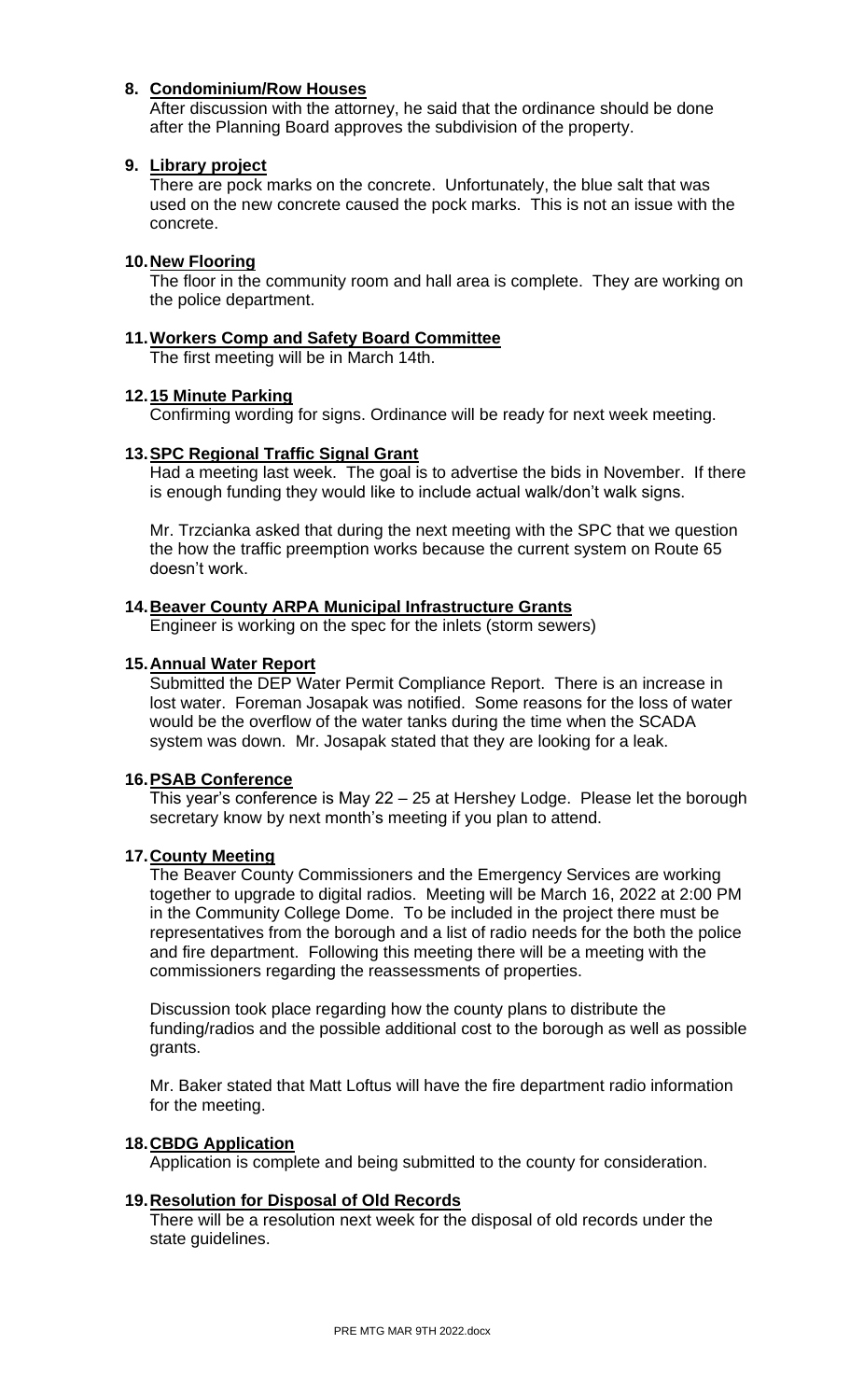# **Public Works**

**Backhoe** - Mr. Josapak reported that both tires on the backhoe had to be replace.

**Ambridge Water Break** - Mr. Josapak stated that we never got notified of the break and this is a repeat of very time there is situation. The last time in 2018 a similar situation happened and Mr. Josapak along with Randy Dobich at that time met with Ambridge Water Authority to discuss how Baden needs to be notified. AWA agreed with everything and stated that it would never happen again, and it did.

**Pump House Back-up Pumps** - Mr. Josapak stated that the number two pumps at each location needs to be serviced. The main pumps were done but the back-up pumps need looked at. Mr. Trzcianka stated that this was approved a while ago and it should be done immediately.

**Grater** – The grater is running, but has not been used yet.

West View Water / Tevebaugh Road - Mr. Stuban stated that although West View Water was verbally told that they got grant funding, they have not received anything in writing (confirmation) at this time.

**Road Conditions** – Mr. Josapak stated that a lot of roads in town really deteriorated over the past year. Mr. Trzcianka stated that council needs to drive around and look at the roads. He also asked Mr. Josapak to supply a list of roads too.

**Truck** - Mr. Josapak stated that if not this year, then next year we will need to replace one of the plow trucks. He gave a list of the public works vehicles and their ages to the council. Mr. Trzcianka asked for the milage and/or operation hours for each vehicle.

**Speed Tracker** – The equipment is not working. The batteries were replaced last time and it still does not work. Mr. Trzcianka asked Mr. Josapak to see if he could get a price to repair it.

# **Code Enforcement Officer**

Not Present

# **Police Chief**

Not present. Mayor Montell asked council to consider hiring Matt Picinnini who would like to work in the school as a resource officer. He already had his certifications.

# **Fire Chief**

Chief Baker stated that there were 23 calls in February. 54 calls year to date. He stated that fire department has made some adjustments to the proposal for the fire department spidend program. He went over it with the public safety committee during a recent meeting and a copy was give to council for review. Mr. Stuban went over and explained what the stipend program involves. The fire station is staffed three days per week on Monday, Wednesday and Friday from 5:00 to 10:00. Mr. Stuban stated that council needs to look at the information and move forward to decide what we are going to do with the stipend program.

**International Fire Code Ordinance** – Chief Baker stated that he did supply information to the attorney regarding the adoption of the international fire code.

**ISO Review** – The review was completed. The final report should be completed and submitted to the borough within 60 days.

**Group Training** – Group Training with the Ambridge School District started last month.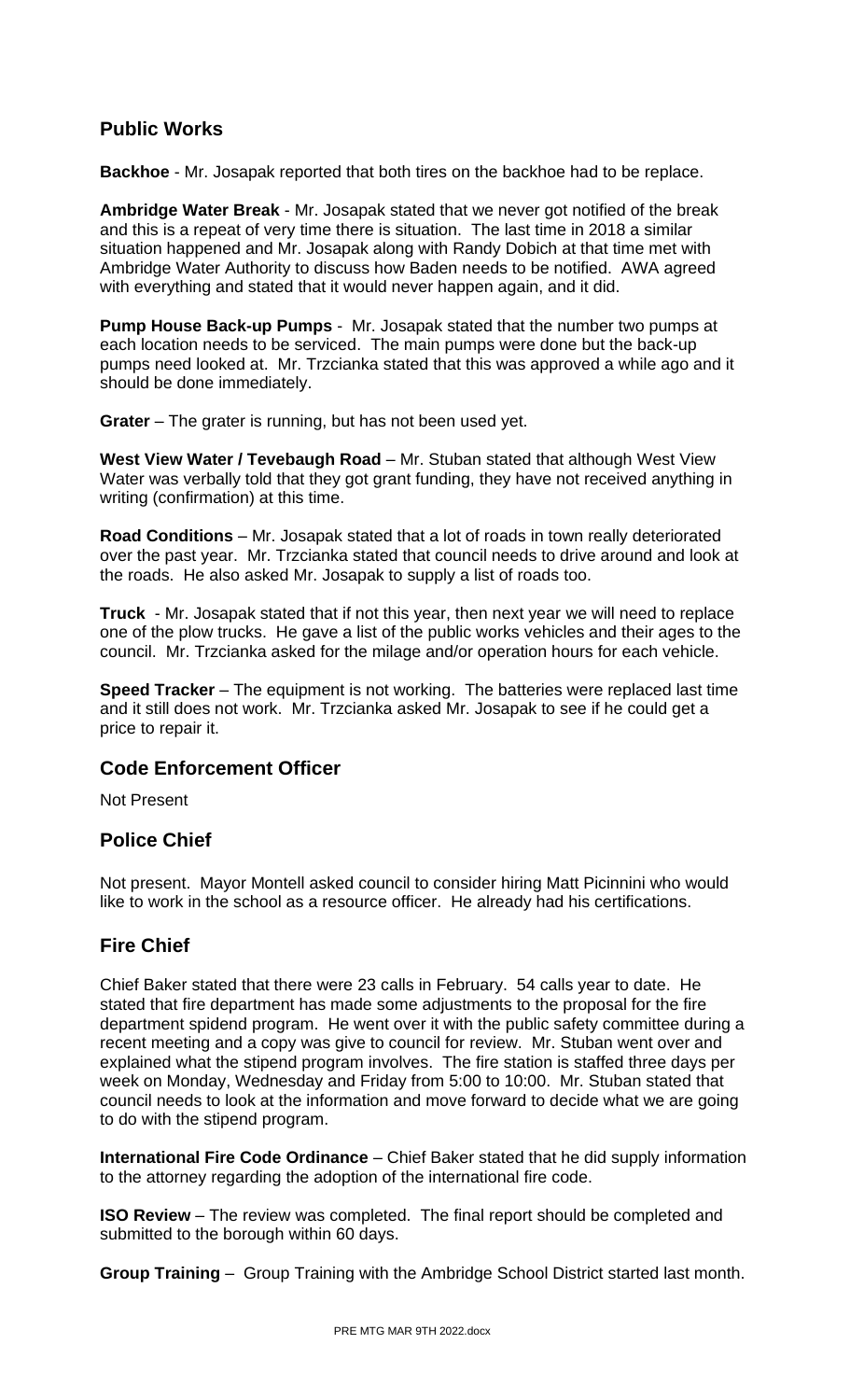**Fire Depart Squad Truck** – A committee was formed to look at replacing the squad in the future. In the mean time they did pay for the repairs to keep the current vehicle operational.

**Tower** – The tower will be inspected on Thursday.

**Fire Whistle** – Chief Baker stated that the fire siren is not used. He stated that it could be taken off the insurance. Discussion took place possibly selling the siren for parts.

# **COMMITTEE REPORTS**

# *Finance (John Shelkons)*

| <b>General Fund Balance</b> | \$230,470 | Expenses \$119,467 |
|-----------------------------|-----------|--------------------|
| <b>Water Fund Balance</b>   | \$336,814 | Expenses \$148,531 |

# *Public Works, Sanitation & Municipal Authority (John Jones)*

**Bobcat** - Mr. Jones presented information to purchase a Bobcat with plow, bucket and forks for a cost of \$37,191.29. It will assist with snow removal on sidewalks and borough property as well as assist with other projects within the borough.

# *Technology, Social Media, Library & Community Relations (Joe Bosh)*

**Computers** - Mr. Bosh stated that he reviewed the computer specs and everything looks reasonable and within reason for pricing.

**Website** - Mr. Bosh went over his plans for the website layout and information to be included on the site.

**Social Media** – Mr. Bosh reached out to the administrator for the old recreation board Facebook page and have not received a response back. He is reaching out to Facebook now for assistance.

**Library** – Emergency signs need batteries and the doorbell ringer needs to put up. Mr. Trzcianka asked that dirt be put along the walkway where the soil has sunk. Mrs. Trzcianka stated that they did not know about not putting salt down on the sidewalk which caused the divots in the concrete. Mr. Josapak stated that they use the green salt product which is safe for cement and pets.

Newsletter – Deadline for submission is now March 15<sup>th</sup>.

**Borough Manager Position** – Mr. Bosh stated that when he attended a meeting recently for newly appointed councilmembers they discussed having to do an ordinance to hire a borough manager and he asked if this was done. One was not done and Mrs. Rakovan stated that she would call the solicitor in the morning to address this question.

#### *Administration & Legislation (Doug Miller)*

Nothing to report.

#### *General Government, Building Property/Grounds, Parks & Rec (Dawn Singleton)*

**Banner Program** - Mrs. Singleton stated that they are continuing with the banner program. She reached out the company regarding the price changes. As soon as she gets updated information from the company she will update the forms and social media information.

**Easter Egg Hunt** – April 9<sup>th</sup> at 10AM in the park. Mrs. Singleton did ask Chief Christner for police to be present because of the all the children that will be crossing the road.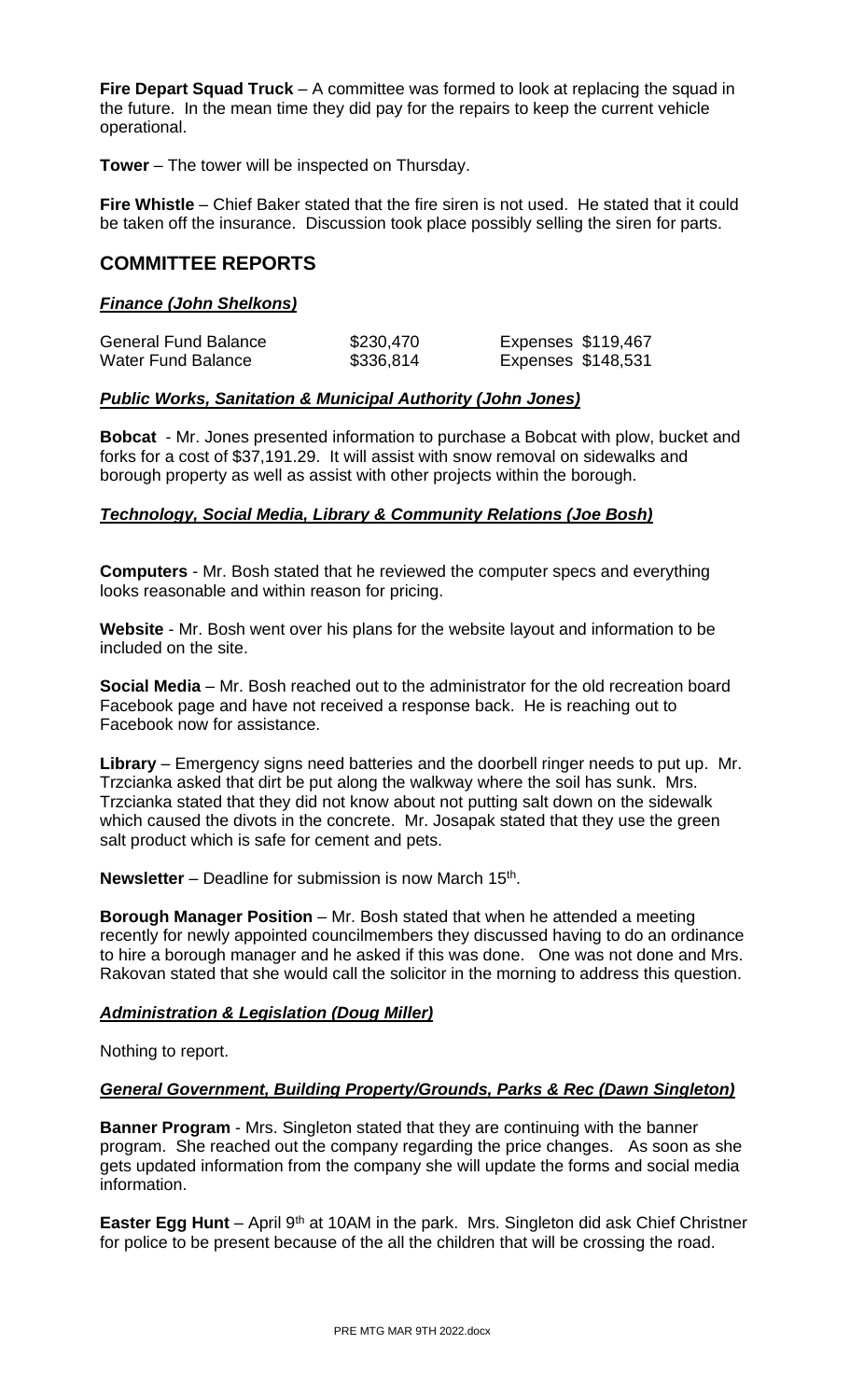**Easter Bunny Costume** – The library will be borrowing the costume for pictures with pets at the library immediately following the Easter Egg Hunt.

**Signs for the River Front** - Mr. Shelkons asked if the attorney gave guidelines for the property signs at the river front. Mrs. Rakovan stated that the attorney said the sign should say Baden Borough Property Line. Further discussion took place regarding adding no dumping signs as well as in between the Baden Borough Property signs. Mr. Shelkons stated that he will check to see how many signs need to be ordered.

# *Public Safety (Michael Stuban)*

**Shed –** Mr. Stuban stated that council needs to determine what size and type of shed we want to replace the sheds in the front of the building. He supplied a copy of some information. Mr. Trzcianka said that we will look after meeting tonight.

**Incentive Program for Fire Department** – Mr. Stuban stated that the maximum cost to the borough will be \$15,000 per year. He asked that council discuss this amongst themselves and firefighters. Mr. Stuban would like to move on this no later than June.

**Inspections of Commercial and Rental Property** - Mr. Stuban addressed the inspection costs, how often and guidelines for inspections.

**Efficiency Experts** – The Local Government Academy has a free service where they come in and evaluate the various departments to observe and give recommendations for improvements. A resolution is needed and will be presented next week.

**Police Vehicle** – Mr. Stuban asked that council consider purchasing a used vehicle for the school resource officers and to have a magnetic sign placed on the doors. Discussion took place regarding concerns with the vehicle not being upfitted with police equipment.

**Thank You Dinner** – Mr. Stuban asked if council would approve having an appreciation dinner for borough employees and fire department. We use to have them years ago. He would like to have it in the Spring.

**Emergency Water Alert** – Mr. Stuban thanked everyone who helped. The officer staff, public works, police, fire department and emergency management. Everyone did a wonderful job. There were issues regarding Ambridge Water Authority (AWA) not notifying Baden Borough about their break. Another with AWA not wanting to supply bottled water to our residents. Confusion with people not following the official borough Facebook page and following a Baden community organized comment Facebook page. We are asking for a meeting with Ambridge Water to go over this as well as a meeting with Emergency Management Coordinator to address what needs to get done. Once an emergency is declared, the Emergency Management Coordinator is in charge. All of council and the employees need to know what is involved and know how to work together in an emergency situation. Mr. Trzcianka stated that every department should write up a list as to what went wrong and right during this emergency so that we can have a list to work off of.

Mr. Trzcianka stated that he has nothing against the Baden Community Facebook page, however people were writing things wanting Baden to answer and he did not answer because it isn't the Baden Borough Facebook page. He was hoping that something could be out there correcting this situation. Mr. Bosh suggested asking the other Facebook page to tag the borough for official Baden Borough information.

Mr. Trzcianka also addressed the borough possibly purchasing water buffalos for drinkable water.

**Full Time Police Applications** – As of today we have received 5 applications for the full-time police position.